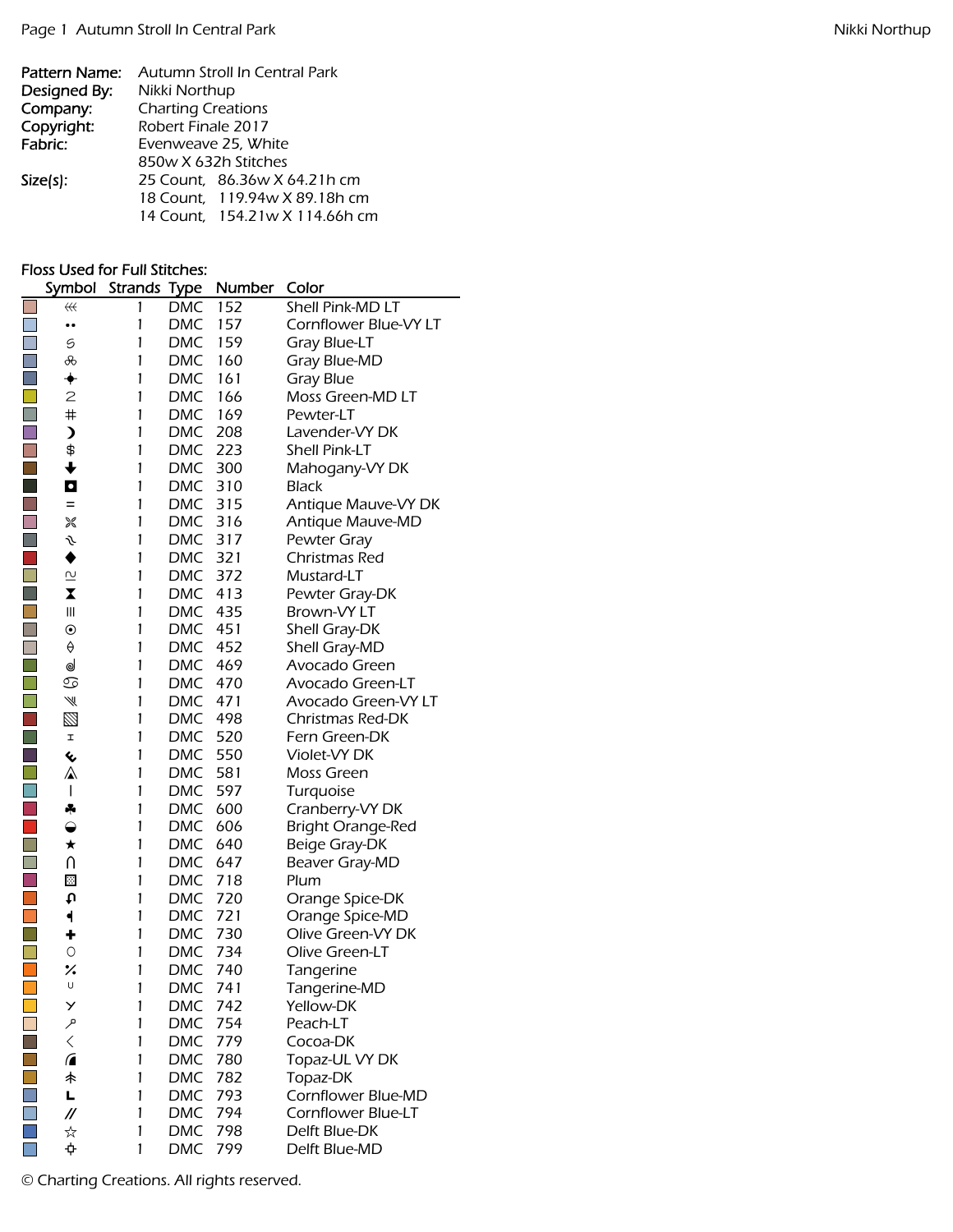|     | Symbol                      | Strands Type |            | Number | Color                |
|-----|-----------------------------|--------------|------------|--------|----------------------|
|     |                             | 1            | <b>DMC</b> | 801    | Coffee Brown-DK      |
|     | ∴.                          | 1            | DMC        | 807    | Peacock Blue         |
|     | J                           | 1            | <b>DMC</b> | 809    | Delft Blue           |
|     | O                           | 1            | DMC        | 814    | Garnet-DK            |
|     | {                           | 1            | DMC        | 815    | Garnet-MD            |
|     | ●                           | 1            | DMC        | 823    | Navy Blue-DK         |
|     | z                           | 1            | <b>DMC</b> | 833    | Golden Olive-LT      |
|     | $\blacktriangle$            | 1            | <b>DMC</b> | 917    | Plum-MD              |
|     | ⊕                           | 1            | DMC        | 918    | Red Copper-DK        |
|     | ▲                           | 1            | <b>DMC</b> | 919    | <b>Red Copper</b>    |
|     | ☑                           | 1            | <b>DMC</b> | 921    | Copper               |
|     |                             | 1            | <b>DMC</b> | 930    | Antique Blue-DK      |
|     | D<br>$\mathfrak{H}$         | 1            | <b>DMC</b> | 931    | Antique Blue-MD      |
|     | ⋇                           | 1            | DMC        | 932    |                      |
| П   | ❸                           | 1            |            |        | Antique Blue-LT      |
| p.  |                             | 1            | DMC        | 934    | Avocado Green-VY DK  |
|     | ←                           |              | DMC        | 936    | Avocado Green-DK MD  |
| in. | Ø                           | 1            | <b>DMC</b> | 938    | Coffee Brown-UL DK   |
|     | ■                           | 1            | DMC        | 939    | Navy Blue-VY DK      |
|     | ↑                           | 1            | DMC        | 945    | Tawny                |
|     | 3                           | 1            | DMC        | 977    | Golden Brown-LT      |
|     | V                           | 1            | DMC        | 989    | <b>Forest Green</b>  |
|     | ⊞                           | 1            | DMC        | 996    | Electric Blue-MD     |
|     | *                           | 1            | <b>DMC</b> | 0028   | Eggplant-MD LT       |
|     | O                           | 1            | <b>DMC</b> | 0031   | Blueberry            |
|     | Ø                           | 1            | <b>DMC</b> | 3012   | Khaki Green-MD       |
|     | ×                           | 1            | <b>DMC</b> | 3031   | Mocha Brown-VY DK    |
|     | $\mathbb R$                 | 1            | <b>DMC</b> | 3041   | Antique Violet-MD    |
|     | ◈                           | 1            | DMC        | 3042   | Antique Violet-LT    |
|     | $\heartsuit$                | 1            | DMC        | 3078   | Topaz-BRT            |
|     | $\pmb{\times}$              | 1            | DMC        | 3328   | Salmon-DK            |
|     | ♧                           | 1            | <b>DMC</b> | 3363   | Pine Green-MD        |
|     | ⇔                           | 1            | <b>DMC</b> | 3371   | <b>Black Brown</b>   |
|     | ◈                           | 1            | <b>DMC</b> | 3607   | Plum-LT              |
|     | I                           | 1            | DMC        | 3608   | Plum-VY LT           |
|     | ⋔                           | 1            | <b>DMC</b> | 3721   | <b>Shell Pink-DK</b> |
|     | 9                           | 1            | <b>DMC</b> | 3726   | Antique Mauve-DK     |
|     | Χ                           | 1            | <b>DMC</b> | 3731   | Dusty Rose-VY DK     |
| ٦   | □                           | 1            | DMC        | 3740   | Antique Violet-DK    |
|     | m                           | 1            | DMC        | 3743   | Antique Violet-VY LT |
|     | ❤                           | 1            | DMC        | 3750   | Antique Blue-VY DK   |
|     | $\diamondsuit \diamondsuit$ | 1            | DMC        | 3756   | Baby Blue-UL VY LT   |
|     | er                          | 1            | <b>DMC</b> | 3760   | Wedgewood-MD         |
|     | *¦∶                         | 1            | <b>DMC</b> | 3765   | Peacock Blue-VY DK   |
|     | 4                           | 1            | <b>DMC</b> | 3771   | Terra Cotta-UL VY LT |
|     | ₩                           | 1            | <b>DMC</b> | 3778   | Terra Cotta-LT       |
|     | Ħ                           | 1            | <b>DMC</b> | 3787   | Beige Gray-VY DK     |
|     | ↓                           | 1            | <b>DMC</b> | 3799   | Pewter Gray-VY DK    |
|     | Ы                           | 1            | <b>DMC</b> | 3803   | Mauve-MD             |
|     | ∻                           | 1            | <b>DMC</b> | 3804   | Cyclamen Pink-DK     |
|     | ◥                           | 1            | <b>DMC</b> | 3805   | Cyclamen Pink        |
|     | t                           | 1            | <b>DMC</b> | 3806   | Cyclamen Pink-LT     |
|     | $\bullet$                   | 1            | <b>DMC</b> | 3809   | Turquoise-VY DK      |
|     | ።                           | 1            | DMC        | 3810   | Turquoise-DK         |
|     | ¢                           | 1            | DMC        | 3814   | Aquamarine           |
|     | e                           | 1            | DMC        | 3822   | Straw-LT             |
|     | ≪                           | 1            | DMC        | 3823   | Yellow-UL Pale       |
|     | С                           | 1            | <b>DMC</b> |        |                      |
|     | $\blacklozenge$             |              |            | 3830   | Terra Cotta-MD       |
|     |                             | 1            | <b>DMC</b> | 3834   | Grape-DK             |
|     | ≚                           | 1            | DMC        | 3835   | Grape-MD             |
|     | ⊠                           | 1            | DMC        | 3836   | Grape-LT             |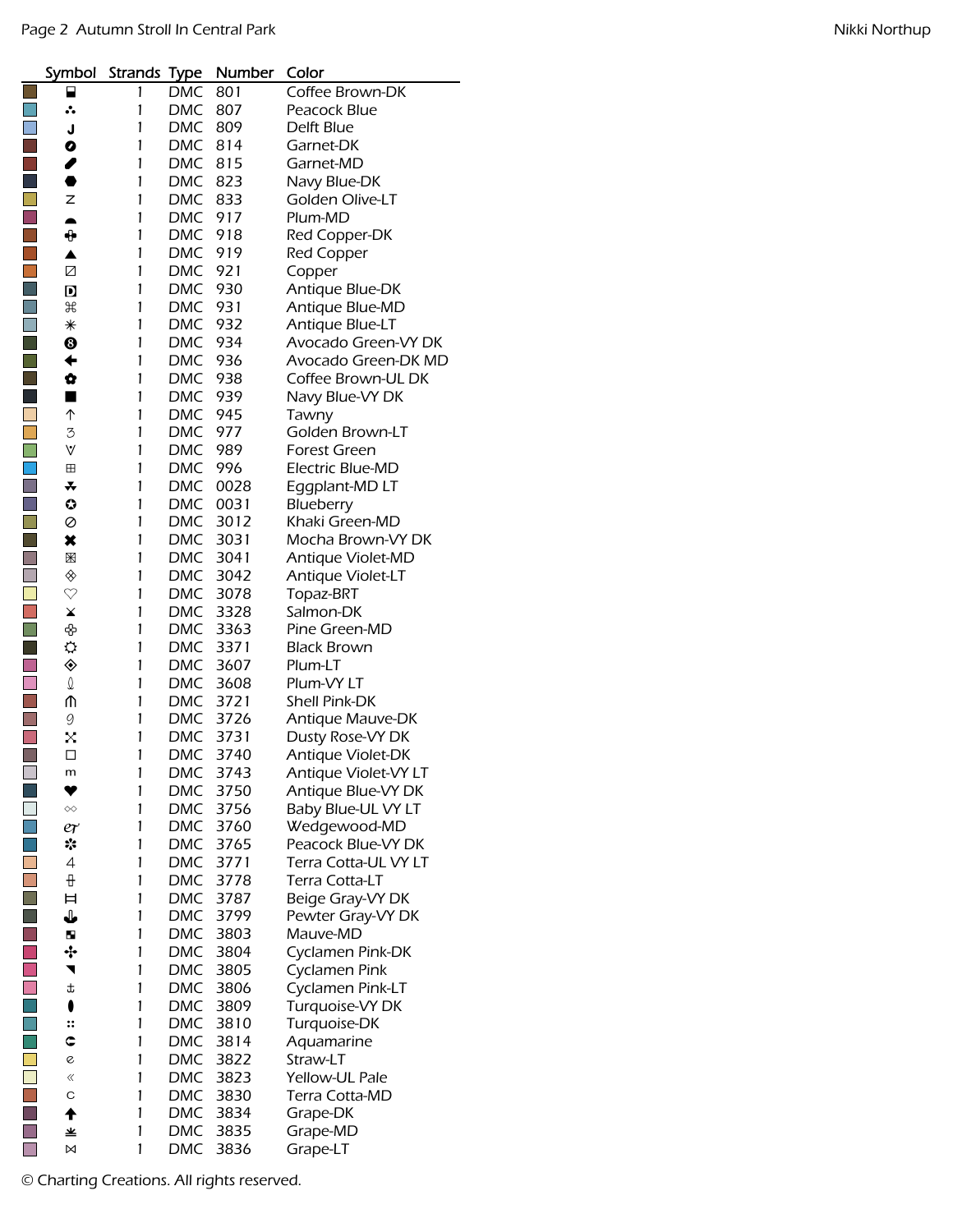|          |          | Symbol Strands Type Number Color |                            |
|----------|----------|----------------------------------|----------------------------|
| $\wedge$ | DMC 3841 |                                  | Baby Blue-Pale             |
| €        |          | DMC 3843                         | Electric Blue              |
| X        |          | DMC 3846                         | <b>Bright Turquoise-LT</b> |
| ✓        |          | DMC 3852                         | Straw-VY DK                |
| $\vee$   |          | DMC 3853                         | Autumn Gold-DK             |
| a        |          | DMC 3854                         | Autumn Gold-MD             |
| Ω        |          | DMC 3856                         | Mahogany-UL VY LT          |
| А        |          | DMC 3858                         | Rosewood-MD                |
| Ф        | DMC 3860 |                                  | Cocoa                      |
| Χ        | DMC 3861 |                                  | Cocoa-LT                   |
| ൈ        |          | DMC 3862                         | Mocha Beige-DK             |
| ⊕        | DMC 3863 |                                  | Mocha Beige-MD             |

L,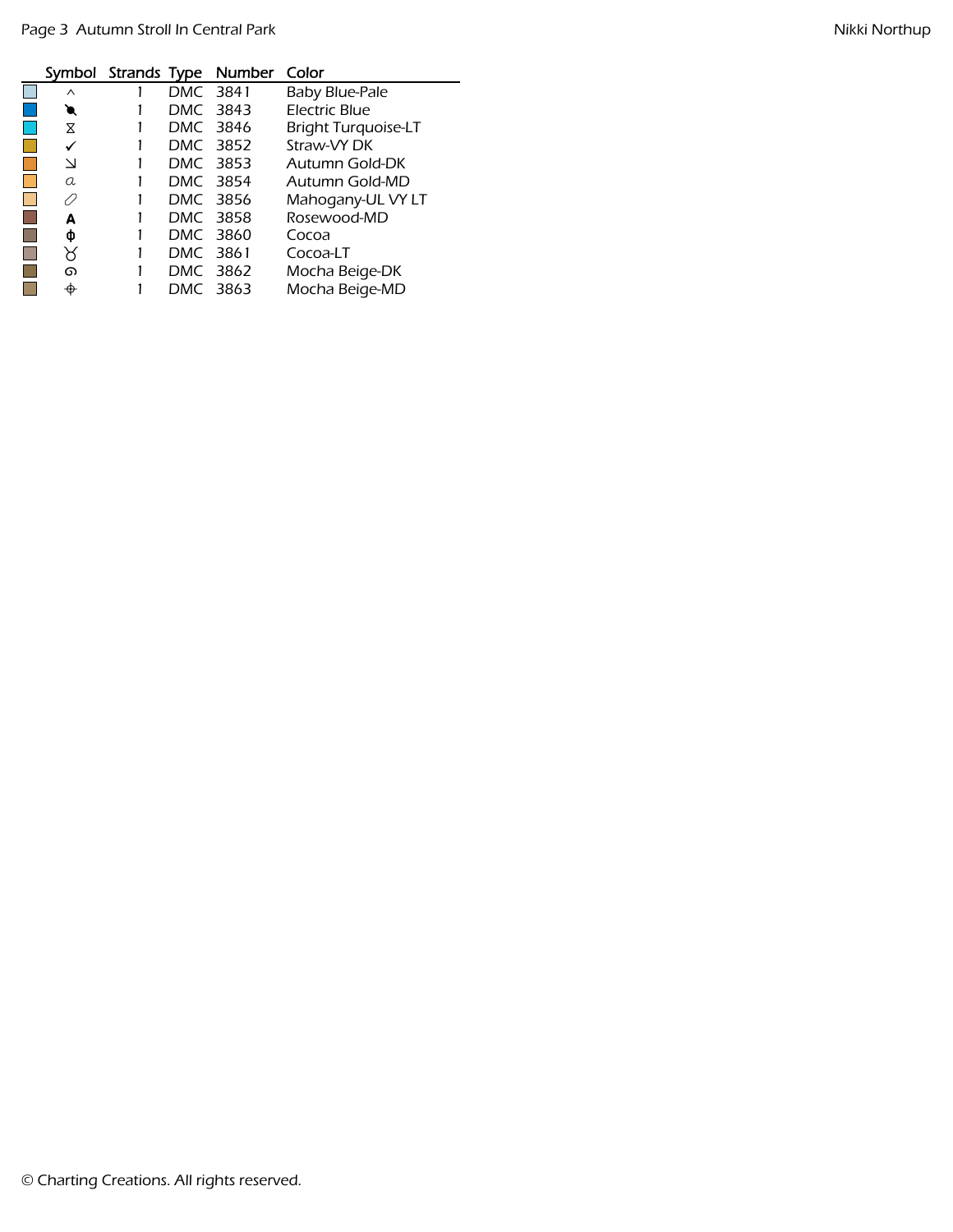Usage Summary

Strands Per Skein: 6<br>Skein Length: 795.0 cm Skein Length:

| <b>Type</b>            | Number | Full  | Half             | Quarter | <b>Petite</b> | Back(cm) | Str(cm) | Spec(cm) | French | <b>Bead</b>      | Skein Est. |
|------------------------|--------|-------|------------------|---------|---------------|----------|---------|----------|--------|------------------|------------|
| $\Box$ DMC             | 152    | 3123  | 0                | 0       | 0             | 0.0      | 0.0     | 0.0      | 0      | 0                | 1.000      |
| l IDMC                 | 157    | 1156  | 0                | 0       | 0             | 0.0      | 0.0     | 0.0      | 0      | 0                | 1.000      |
| $\Box$ DMC             | 159    | 2832  | 0                | 0       | 0             | 0.0      | 0.0     | 0.0      | 0      | 0                | 1.000      |
| <b>DMC</b>             | 160    | 6219  | 0                | 0       | 0             | 0.0      | 0.0     | 0.0      | 0      | 0                | 1.000      |
| <b>DMC</b>             | 161    | 7369  | 0                | 0       | 0             | 0.0      | 0.0     | 0.0      | 0      | 0                | 2.000      |
| <b>DMC</b>             | 166    | 874   | 0                | 0       | 0             | 0.0      | 0.0     | 0.0      | 0      | 0                | 1.000      |
| <b>DMC</b>             | 169    | 7172  | 0                | 0       | 0             | 0.0      | 0.0     | 0.0      | 0      | 0                | 2.000      |
| $\square$ DMC          | 208    | 487   | 0                | 0       | 0             | 0.0      | 0.0     | 0.0      | 0      | 0                | 1.000      |
| <b>DMC</b>             | 223    | 3129  | 0                | 0       | 0             | 0.0      | 0.0     | 0.0      | 0      | 0                | 1.000      |
| <b>DMC</b><br>$\sim$   | 300    | 5724  | 0                | 0       | 0             | 0.0      | 0.0     | 0.0      | 0      | 0                | 1.000      |
| <b>DMC</b>             | 310    | 46579 | 0                | 0       | 0             | 0.0      | 0.0     | 0.0      | 0      | 0                | 8.000      |
| $\Box$ DMC             | 315    | 3667  | 0                | 0       | 0             | 0.0      | 0.0     | 0.0      | 0      | 0                | 1.000      |
| $\Box$ DMC             | 316    | 814   | 0                | 0       | 0             | 0.0      | 0.0     | 0.0      | 0      | 0                | 1.000      |
| $\blacksquare$ DMC     | 317    | 15616 | 0                | 0       | 0             | 0.0      | 0.0     | 0.0      | 0      | 0                | 3.000      |
| <b>DMC</b>             | 321    | 1404  | 0                | 0       | 0             | 0.0      | 0.0     | 0.0      | 0      | 0                | 1.000      |
| <b>DMC</b>             | 372    | 1552  | 0                | 0       | 0             | 0.0      | 0.0     | 0.0      | 0      | 0                | 1.000      |
| <b>DMC</b>             | 413    | 16320 | 0                | 0       | 0             | 0.0      | 0.0     | 0.0      | 0      | 0                | 3.000      |
| <b>DMC</b>             | 435    | 3537  | 0                | 0       | 0             | 0.0      | 0.0     | 0.0      | 0      | 0                | 1.000      |
| <b>DMC</b>             | 451    | 4647  | 0                | 0       | 0             | 0.0      | 0.0     | 0.0      | 0      | 0                | 1.000      |
| <b>DMC</b>             | 452    | 3622  | 0                | 0       | 0             | 0.0      | 0.0     | 0.0      | 0      | 0                | 1.000      |
| $\blacksquare$ DMC     | 469    | 3574  | 0                | 0       | 0             | 0.0      | 0.0     | 0.0      | 0      | $\boldsymbol{0}$ | 1.000      |
| $\Box$ DMC             | 470    | 2957  | 0                | 0       | 0             | 0.0      | 0.0     | 0.0      | 0      | $\boldsymbol{0}$ | 1.000      |
| <b>DMC</b>             | 471    | 1999  | 0                | 0       | 0             | 0.0      | 0.0     | 0.0      | 0      | 0                | 1.000      |
| <b>DMC</b>             | 498    | 1226  | 0                | 0       | 0             | 0.0      | 0.0     | 0.0      | 0      | 0                | 1.000      |
| <b>DMC</b>             | 520    | 14643 | 0                | 0       | 0             | 0.0      | 0.0     | 0.0      | 0      | 0                | 3.000      |
| <b>IDMC</b>            | 550    | 8951  | 0                | 0       | 0             | 0.0      | 0.0     | 0.0      | 0      | 0                | 2.000      |
| $\blacksquare$ DMC     | 581    | 1933  | 0                | 0       | 0             | 0.0      | 0.0     | 0.0      | 0      | 0                | 1.000      |
| <b>DMC</b>             | 597    | 262   | 0                | 0       | 0             | 0.0      | 0.0     | 0.0      | 0      | 0                | 1.000      |
| <b>DMC</b>             | 600    | 809   | 0                | 0       | 0             | 0.0      | 0.0     | 0.0      | 0      | 0                | 1.000      |
| <b>DMC</b>             | 606    | 768   | 0                | 0       | 0             | 0.0      | 0.0     | 0.0      | 0      | 0                | 1.000      |
| <b>DMC</b>             | 640    | 2095  | 0                | 0       | 0             | 0.0      | 0.0     | 0.0      | 0      | 0                | 1.000      |
| <b>DMC</b>             | 647    | 1665  | 0                | 0       | 0             | 0.0      | 0.0     | 0.0      | 0      | 0                | 1.000      |
| <b>DMC</b>             | 718    | 934   | 0                | 0       | 0             | 0.0      | 0.0     | 0.0      | 0      | 0                | 1.000      |
| <b>DMC</b>             | 720    | 2669  | 0                | 0       | 0             | 0.0      | 0.0     | 0.0      | 0      | 0                | 1.000      |
| <b>DMC</b>             | 721    | 379   | 0                | 0       | 0             | 0.0      | 0.0     | 0.0      | 0      | $\boldsymbol{0}$ | 1.000      |
| <b>DMC</b><br>l I      | 730    | 3993  | 0                | 0       | 0             | 0.0      | 0.0     | 0.0      | 0      | 0                | 1.000      |
| $\Box$ DMC             | 734    | 1285  | $\boldsymbol{0}$ | 0       | 0             | 0.0      | 0.0     | 0.0      | 0      | 0                | 1.000      |
| $\Box$ DMC             | 740    | 1701  | 0                | 0       | 0             | 0.0      | 0.0     | 0.0      | 0      | 0                | 1.000      |
| $\Box$ DMC 741         |        | 1403  | 0                | 0       | 0             | 0.0      | 0.0     | 0.0      | 0      | 0                | 1.000      |
| $\Box$ DMC             | 742    | 2041  | 0                | 0       | 0             | 0.0      | 0.0     | 0.0      | 0      | 0                | 1.000      |
| $\Box$ DMC 754         |        | 1061  | 0                | 0       | 0             | 0.0      | 0.0     | 0.0      | 0      | 0                | 1.000      |
| <b>DMC 779</b>         |        | 16833 | 0                | 0       | 0             | 0.0      | 0.0     | 0.0      | 0      | 0                | 3.000      |
| <b>DMC</b>             | 780    | 7532  | 0                | 0       | 0             | 0.0      | 0.0     | 0.0      | 0      | 0                | 2.000      |
| $\Box$ DMC             | 782    | 7674  | 0                | 0       | 0             | 0.0      | 0.0     | 0.0      | 0      | 0                | 2.000      |
| $\Box$ DMC             | 793    | 4369  | 0                | 0       | 0             | 0.0      | 0.0     | 0.0      | 0      | 0                | 1.000      |
| $\Box$ DMC             | 794    | 5458  | 0                | 0       | 0             | 0.0      | 0.0     | 0.0      | 0      | 0                | 1.000      |
| $\Box$ DMC             | 798    | 1739  | 0                | 0       | 0             | 0.0      | 0.0     | 0.0      | 0      | $\boldsymbol{0}$ | 1.000      |
| $\Box$ DMC             | 799    | 9058  | 0                | 0       | 0             | 0.0      | 0.0     | 0.0      | 0      | $\boldsymbol{0}$ | 2.000      |
| $\blacksquare$ DMC     | 801    | 4568  | 0                | 0       | 0             | 0.0      | 0.0     | 0.0      | 0      | 0                | 1.000      |
| <b>DMC 807</b>         |        | 891   | 0                | 0       | 0             | 0.0      | 0.0     | 0.0      | 0      | 0                | 1.000      |
| $\Box$ DMC 809         |        | 6560  | 0                | 0       | 0             | 0.0      | 0.0     | 0.0      | 0      | 0                | 2.000      |
| $\blacksquare$ DMC 814 |        | 6187  | 0                | 0       | 0             | 0.0      | 0.0     | 0.0      | 0      | 0                | 1.000      |
| <b>DMC 815</b>         |        | 1775  | 0                | 0       | 0             | 0.0      | 0.0     | 0.0      | 0      | 0                | 1.000      |
| <b>DMC 823</b>         |        | 7582  | 0                | 0       | 0             | 0.0      | 0.0     | 0.0      | 0      | 0                | 2.000      |
|                        |        |       |                  |         |               |          |         |          |        |                  |            |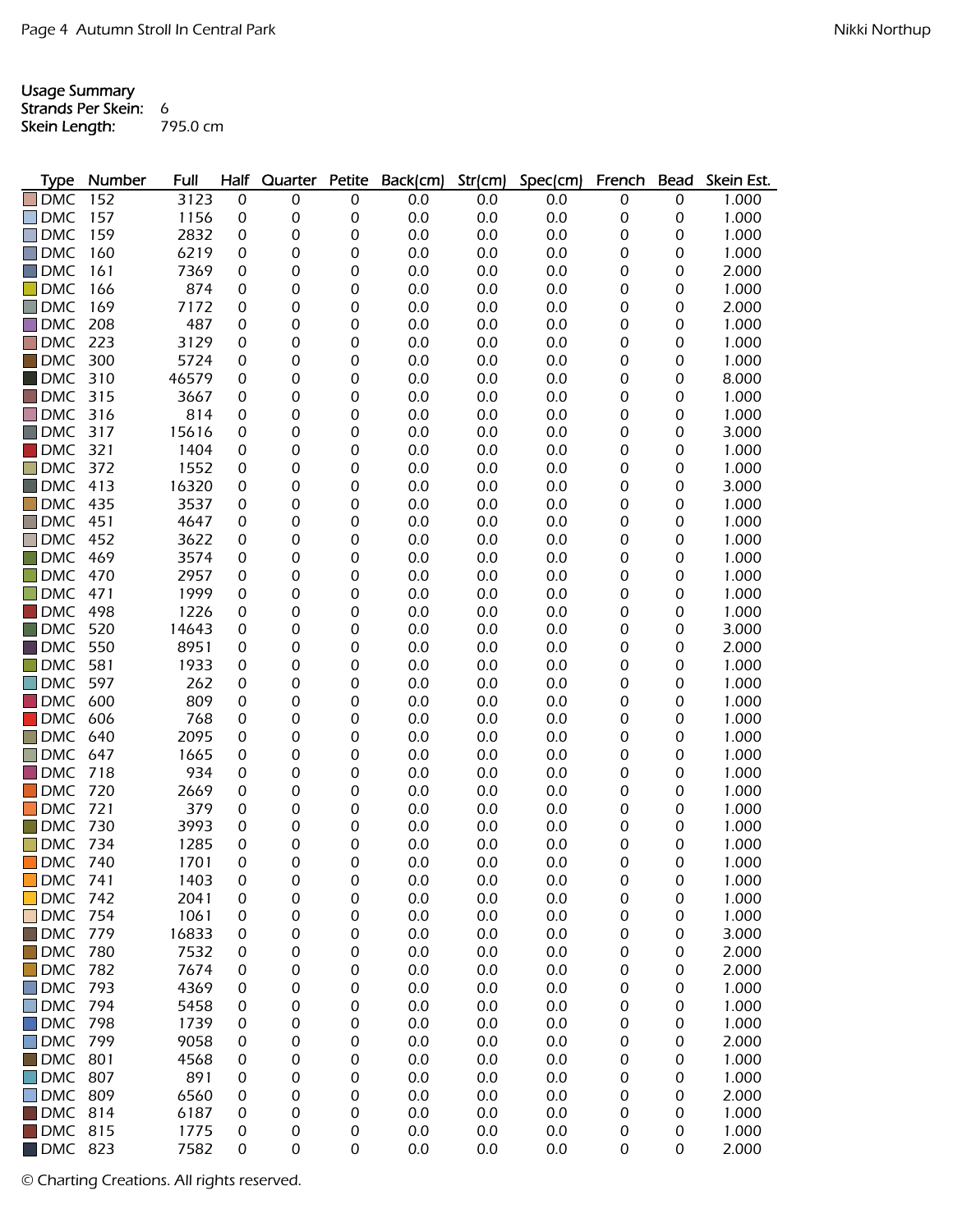| <b>Type</b>        | Number | Full  | Half             | Quarter          | Petite | Back(cm) | Str(cm) | Spec(cm) | French | <b>Bead</b>      | Skein Est. |
|--------------------|--------|-------|------------------|------------------|--------|----------|---------|----------|--------|------------------|------------|
| <b>DMC</b>         | 833    | 1872  | $\boldsymbol{0}$ | 0                | 0      | 0.0      | 0.0     | 0.0      | 0      | $\boldsymbol{0}$ | 1.000      |
| <b>DMC</b>         | 917    | 1151  | 0                | 0                | 0      | 0.0      | 0.0     | 0.0      | 0      | 0                | 1.000      |
| <b>DMC</b>         | 918    | 2729  | 0                | 0                | 0      | 0.0      | 0.0     | 0.0      | 0      | 0                | 1.000      |
| <b>DMC</b>         | 919    | 4982  | 0                | 0                | 0      | 0.0      | 0.0     | 0.0      | 0      | $\boldsymbol{0}$ | 1.000      |
| <b>DMC</b>         | 921    | 1538  | 0                | 0                | 0      | 0.0      | 0.0     | 0.0      | 0      | $\boldsymbol{0}$ | 1.000      |
| $\blacksquare$ DMC | 930    | 8479  | 0                | 0                | 0      | 0.0      | 0.0     | 0.0      | 0      | 0                | 2.000      |
| <b>DMC</b>         | 931    | 8072  | 0                | 0                | 0      | 0.0      | 0.0     | 0.0      | 0      | 0                | 2.000      |
| <b>DMC</b>         | 932    | 4058  | 0                | 0                | 0      | 0.0      | 0.0     | 0.0      | 0      | $\mathbf 0$      | 1.000      |
| $\blacksquare$ DMC | 934    | 8334  | 0                | 0                | 0      | 0.0      | 0.0     | 0.0      | 0      | 0                | 2.000      |
| $\blacksquare$ DMC | 936    | 3019  | 0                | 0                | 0      | 0.0      | 0.0     | 0.0      | 0      | $\mathbf 0$      | 1.000      |
| <b>DMC</b>         | 938    | 10598 | 0                | 0                | 0      | 0.0      | 0.0     | 0.0      | 0      | $\mathbf 0$      | 2.000      |
| <b>DMC</b>         | 939    | 12933 | 0                | 0                | 0      | 0.0      | 0.0     | 0.0      | 0      | 0                | 3.000      |
| <b>DMC</b>         | 945    | 1391  | 0                | 0                | 0      | 0.0      | 0.0     | 0.0      | 0      | 0                | 1.000      |
| <b>DMC</b>         | 977    | 1638  | 0                | 0                | 0      | 0.0      | 0.0     | 0.0      | 0      | 0                | 1.000      |
| <b>DMC</b>         | 989    | 983   | 0                | 0                | 0      | 0.0      | 0.0     | 0.0      | 0      | 0                | 1.000      |
| <b>DMC</b>         | 996    | 96    | 0                | 0                | 0      | 0.0      | 0.0     | 0.0      | 0      | $\boldsymbol{0}$ | 1.000      |
| <b>DMC</b>         | 0028   | 7440  | 0                | 0                | 0      | 0.0      | 0.0     | 0.0      | 0      | $\boldsymbol{0}$ | 2.000      |
| <b>DMC</b>         | 0031   | 3650  | 0                | 0                | 0      | 0.0      | 0.0     | 0.0      | 0      | $\boldsymbol{0}$ | 1.000      |
| <b>DMC</b>         | 3012   | 6194  | 0                | 0                | 0      | 0.0      | 0.0     | 0.0      | 0      | 0                | 1.000      |
| $\blacksquare$ DMC | 3031   | 6920  | 0                | 0                | 0      | 0.0      | 0.0     | 0.0      | 0      | 0                | 2.000      |
| $\blacksquare$ DMC | 3041   | 5930  | 0                | 0                | 0      | 0.0      | 0.0     | 0.0      | 0      | 0                | 1.000      |
| $\Box$ DMC         | 3042   | 4639  | 0                | 0                | 0      | 0.0      | 0.0     | 0.0      | 0      | 0                | 1.000      |
| <b>DMC</b>         | 3078   | 872   | 0                | 0                | 0      | 0.0      | 0.0     | 0.0      | 0      | 0                | 1.000      |
| <b>DMC</b>         | 3328   | 915   | 0                | 0                | 0      | 0.0      | 0.0     | 0.0      | 0      | 0                | 1.000      |
| <b>DMC</b>         | 3363   | 10418 | 0                | 0                | 0      | 0.0      | 0.0     | 0.0      | 0      | 0                | 2.000      |
| <b>DMC</b>         | 3371   | 16792 | 0                | 0                | 0      | 0.0      | 0.0     | 0.0      | 0      | 0                | 3.000      |
| <b>DMC</b>         | 3607   | 578   | 0                | 0                | 0      | 0.0      | 0.0     | 0.0      | 0      | 0                | 1.000      |
| <b>DMC</b>         | 3608   | 203   | 0                | 0                | 0      | 0.0      | 0.0     | 0.0      | 0      | 0                | 1.000      |
| <b>DMC</b>         | 3721   | 1318  | 0                | 0                | 0      | 0.0      | 0.0     | 0.0      | 0      | 0                | 1.000      |
| <b>DMC</b>         | 3726   | 5521  | 0                | 0                | 0      | 0.0      | 0.0     | 0.0      | 0      | 0                | 1.000      |
| <b>DMC</b>         | 3731   | 498   | 0                | 0                | 0      | 0.0      | 0.0     | 0.0      | 0      | 0                | 1.000      |
| $\Box$ DMC         | 3740   | 12981 | 0                | 0                | 0      | 0.0      | 0.0     | 0.0      | 0      | 0                | 3.000      |
| <b>DMC</b>         | 3743   | 2347  | 0                | 0                | 0      | 0.0      | 0.0     | 0.0      | 0      | $\mathbf 0$      | 1.000      |
| $\blacksquare$ DMC | 3750   | 2401  | 0                | 0                | 0      | 0.0      | 0.0     | 0.0      | 0      | 0                | 1.000      |
| <b>DMC</b>         | 3756   | 243   | 0                | 0                | 0      | 0.0      | 0.0     | 0.0      | 0      | 0                | 1.000      |
| <b>DMC</b>         | 3760   | 5730  | 0                | 0                | 0      | 0.0      | 0.0     | 0.0      | 0      | 0                | 1.000      |
| <b>DMC</b>         | 3765   | 4601  | 0                | 0                | 0      | 0.0      | 0.0     | 0.0      | 0      | 0                | 1.000      |
| <b>DMC</b>         | 3771   | 2384  | 0                | 0                | 0      | 0.0      | 0.0     | 0.0      | 0      | 0                | 1.000      |
| <b>DMC</b>         | 3778   | 1544  | 0                | 0                | 0      | 0.0      | 0.0     | 0.0      | 0      | $\boldsymbol{0}$ | 1.000      |
| $\blacksquare$ DMC | 3787   | 9652  | 0                | 0                | 0      | 0.0      | 0.0     | 0.0      | 0      | 0                | 2.000      |
| <b>DMC</b>         | 3799   | 23481 | 0                | 0                | 0      | 0.0      | 0.0     | 0.0      | 0      | 0                | 4.000      |
| $\blacksquare$ DMC | 3803   | 828   | 0                | 0                | 0      | 0.0      | 0.0     | 0.0      | 0      | 0                | 1.000      |
| $\blacksquare$ DMC | 3804   | 509   | 0                | 0                | 0      | 0.0      | 0.0     | 0.0      | 0      | 0                | 1.000      |
| <b>DMC</b><br>H    | 3805   | 544   | 0                | 0                | 0      | 0.0      | 0.0     | 0.0      | 0      | 0                | 1.000      |
| $\Box$ DMC         | 3806   | 350   | 0                | 0                | 0      | 0.0      | 0.0     | 0.0      | 0      | 0                | 1.000      |
| $\Box$ DMC         | 3809   | 1477  | 0                | 0                | 0      | 0.0      | 0.0     | 0.0      | 0      | 0                | 1.000      |
| $\Box$ DMC         | 3810   | 917   | 0                | 0                | 0      | 0.0      | 0.0     | 0.0      | 0      | 0                | 1.000      |
| <b>DMC</b>         | 3814   | 624   | 0                | 0                | 0      | 0.0      | 0.0     | 0.0      | 0      | 0                | 1.000      |
| <b>DMC</b>         | 3822   | 3051  | 0                | 0                | 0      | 0.0      | 0.0     | 0.0      | 0      | 0                | 1.000      |
| <b>DMC</b>         | 3823   | 561   | 0                | 0                | 0      | 0.0      | 0.0     | 0.0      | 0      | 0                | 1.000      |
| <b>DMC</b>         | 3830   | 2403  | 0                | 0                | 0      | 0.0      | 0.0     | 0.0      | 0      | 0                | 1.000      |
| <b>DMC</b>         | 3834   | 5642  | 0                | 0                | 0      | 0.0      | 0.0     | 0.0      | 0      | 0                | 1.000      |
| $\Box$ DMC         | 3835   | 1375  | 0                | 0                | 0      | 0.0      | 0.0     | 0.0      | 0      | 0                | 1.000      |
| <b>DMC</b>         | 3836   | 1691  | 0                | $\boldsymbol{0}$ | 0      | 0.0      | 0.0     | 0.0      | 0      | 0                | 1.000      |
| <b>DMC</b>         | 3841   | 397   | 0                | 0                | 0      | 0.0      | 0.0     | 0.0      | 0      | 0                | 1.000      |
| <b>DMC</b>         | 3843   | 260   | 0                | 0                | 0      | 0.0      | 0.0     | 0.0      | 0      | 0                | 1.000      |
| $\Box$ DMC         | 3846   | 38    | 0                | 0                | 0      | 0.0      | 0.0     | 0.0      | 0      | 0                | 1.000      |
| <b>DMC</b>         | 3852   | 4309  | 0                | 0                | 0      | 0.0      | 0.0     | 0.0      | 0      | 0                | 1.000      |
| <b>DMC</b>         | 3853   | 1204  | 0                | 0                | 0      | 0.0      | 0.0     | 0.0      | 0      | 0                | 1.000      |
| <b>DMC</b>         | 3854   | 1494  | 0                | 0                | 0      | 0.0      | 0.0     | 0.0      | 0      | 0                | 1.000      |